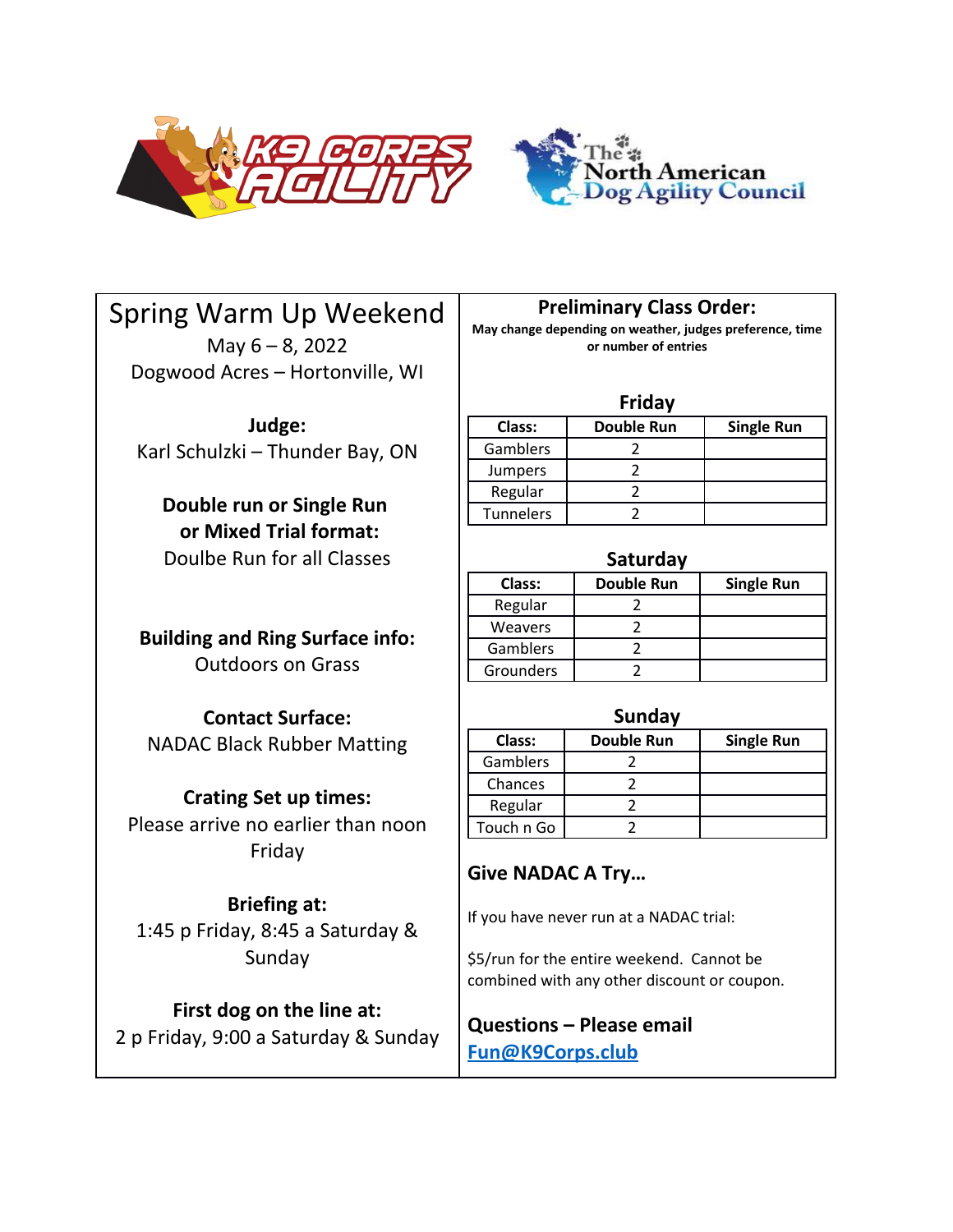**Entries Open:** When the Premium is Published

> **Entries Close on:** May 3, 2022 at 6 PM

# **Crating available:**

Crating and parking are available ringside, additional parking and crating along the south lot line.

# **Entry Limits:**

350 Runs Per Day *Wait-Listed Entries will be held in case spots open up on full days.*

**Move ups:** Day-to-Day Moveups will be allowed

# **Day of show Entries:**

No day-of-show entries.

## **Refunds:**

Refunds after the closing will be allowed if verification of a condition is provided by a doctor or veterinarian.

In case of inclement weather (heat, rain, snow, or high winds), entry fees can be used for a future event hosted by K9 Corps Agility.

# **Show Committee**

Cheryl Riedl – Trial Chairperson Jeff Riedl – Trial Secretary Katie Kiel – Head of Scoring Dave Edwards – Chief Coursebuilder Ross Rysewyk – Coordinator of Logistics

**Hospitality & Awards:** Kelly Smith, Caiti King, Carissa Tank

# **Confirmations:**

You will receive a confirmation within 24 hours of your entry being received, full trial instructions will be published after the close of the trial.

# **Food info:**

Lunch will be provided on site Saturday by Wild & Free Rescue (All proceeds going to the group.)

# **Volunteer info:**

Volunteers are always appreciated and help make the day proceed more efficiently.

## **Awards and Ribbons:**

Placement Ribbons for  $1<sup>st</sup>$  through  $8<sup>th</sup>$  place of all classes. Standard, JH, Vet, and Vet Dogs are combined as are Proficient and Skilled Categories.

Rosettes are presented for Qualifying Runs, New Titles, and all NATCH awards.

## **Equipment info:**

All equipment meets NADAC Standards. Wing Jumps are used at the start and finish of courses whenever approved by the judge.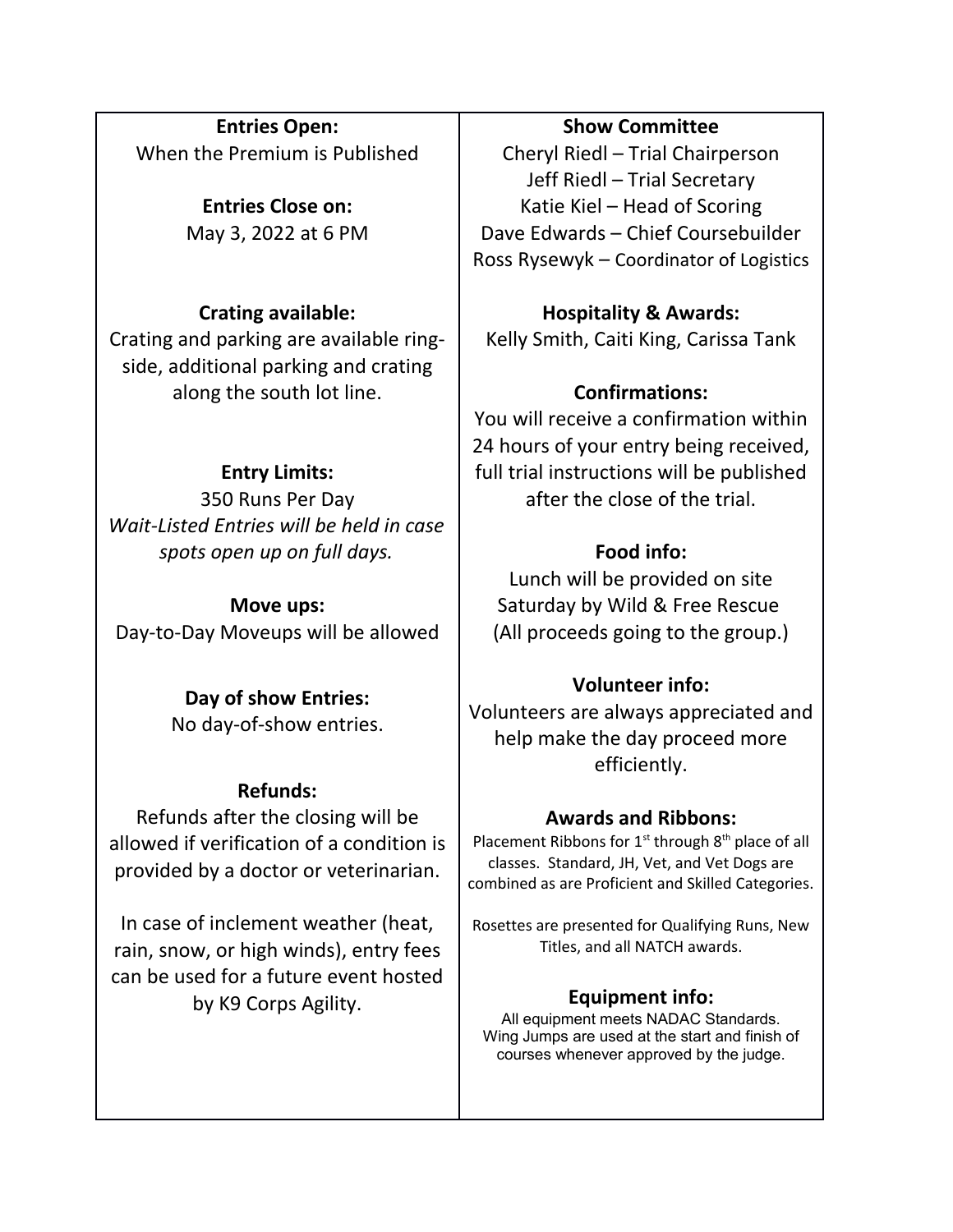# **Jump Height Info:**

#### **MEASURING**

Measurement forms may be obtained at:

[https://www.nadac.com/WPsite/wp-content/uploads/2021/06/Permanent-Height-Card-form-](https://www.nadac.com/WPsite/wp-content/uploads/2021/06/Permanent-Height-Card-form-6.4.21.pdf)[6.4.21.pdf](https://www.nadac.com/WPsite/wp-content/uploads/2021/06/Permanent-Height-Card-form-6.4.21.pdf)

**Dogs which require measuring:**

Dogs in the Proficient Category, Novice, Open or Elite jumping 4", 8", 12" or 16" **Dogs which do not need to be measured:**

Dogs jumping 16" in the Veteran or Junior Handler Division

Dogs jumping 20"

Dogs in the Skilled Category

Dogs with a permanent height card

Dogs listed on the Height Exemption List

#### **JUMP HEIGHTS**

There are four Standard Division-Proficient jump heights: 8", 12", 16", and 20". There are four Standard Division-Skilled jump heights: 4", 8", 12", and 16". There are four jump heights for the Veterans and Junior Handler divisions: 4", 8", 12", and 16". Please see the NADAC Rulebook for the full jump height table

## **Brief Summary of Rules:**

Please refer to [www.nadac.com](http://www.nadac.com/) for a full explanation of all NADAC rules and up to date information.

- Please note that NADAC trials should provide a safe and fun environment for both exhibitors and their dogs.
- Aggressive dogs will not be tolerated and will be excused from the trial.
- The show committee has the right to refuse any entry. Anyone not currently in good standing with NADAC will not be allowed to enter this trial.
- Exhibitors, through submission of entry, acknowledge that they are knowledgeable of NADAC rules and regulations, and agree to abide by all rules in effect at the time of this trial.
- No entry fee will be refunded if the trial cannot open or be completed by reasons of riots, civil disturbances, fire, acts of God, public emergency, an act of a public enemy, or any other cause beyond the control of the organizing committee.
- Checks not honored by the bank do not constitute a valid entry fee. There will be a \$25.00 service charge for bank returned checks.
- Dog must be registered and have a valid registration number before entries will be accepted. <https://www.nadac.com/register-your-dog/>
- A copy of the current Exhibitors Handbook may be downloaded free from the NADAC web site: www.nadac.com
- Bitches in heat, lame, or blind dogs are ineligible for entry, as is any dog with a deformity which may cause a judge to not be able to reasonably assess the dog's ability to function and perform agility obstacles safely, and in a manner that is in the best interest, health and welfare of the dog.
- No food, clickers, or other aids or devices shall be permitted on the course or within 10 feet of the ring. Food or a small non-audible toy can be in a secure container (ziplock bag is acceptable) in your pocket during your run but you cannot indicate to the dog it is there. All handlers may bring a non-audible toy into the ring for training purposes. They cannot earn a Qualifying score and must declare to the judge they are training before they commence their run. Please read the Exhibitor's Handbook for more information about toys and training in the ring.
- The sponsoring clubs will not be responsible for the loss or damage to any dog exhibited, or for the possessions of any exhibitor whether the result be accident or other cause. It is distinctly understood that every dog at this event is in the care and control of his owner or handler during the entire time the dog is on the show premises.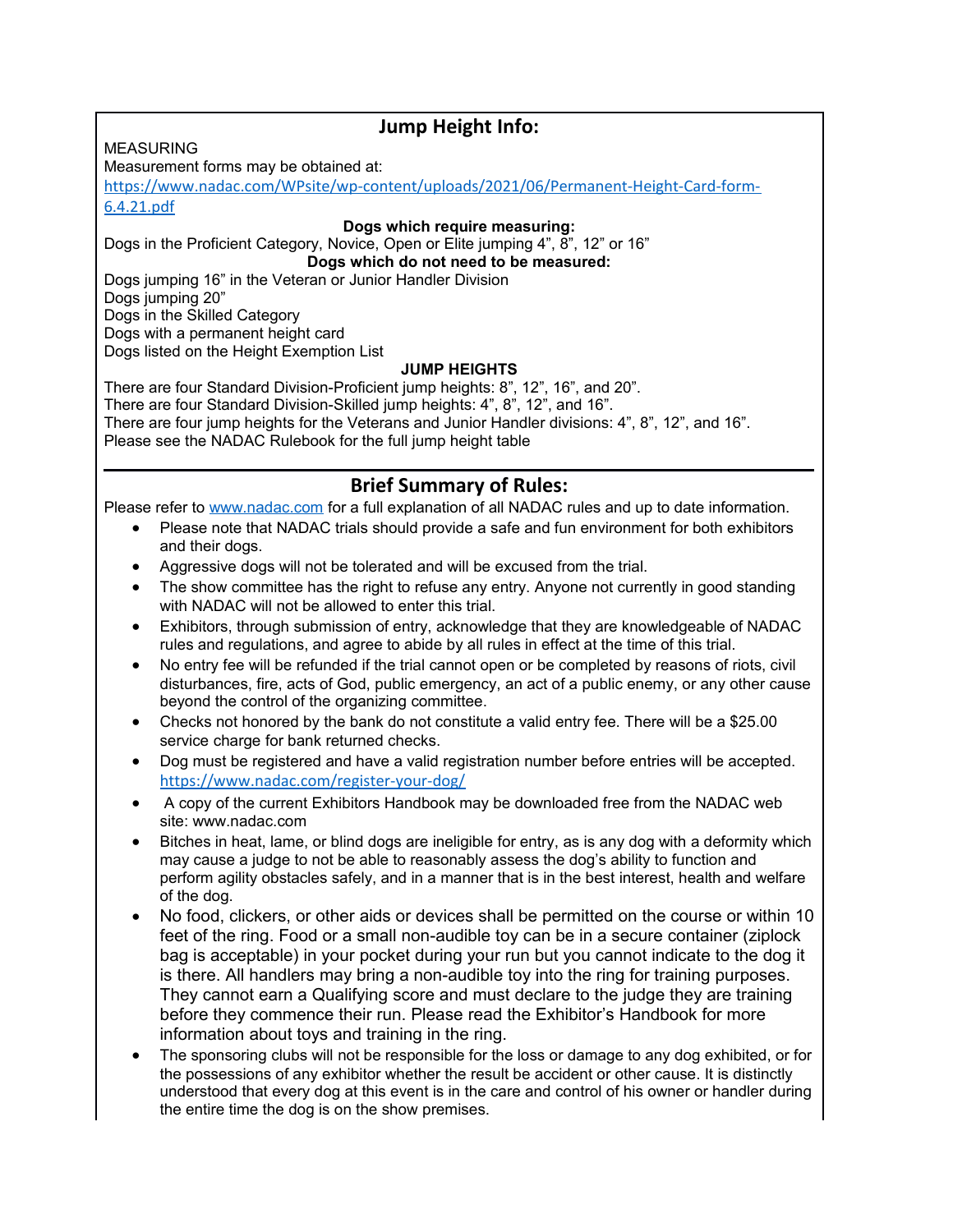#### **K9 Corps Agility Spring 2022 Trial, May 6 – 8, 2022, Dogwood Acres – Hortonville, WI**

#### **Make Checks Payable to: CJR Ventures, LLC**

#### **Send entries to: W6825 County Road O – Hortonville, WI**

| Owner                                                                                                                                                                                                                                                                                                                                                                                                                                                                       |                   |               | <b>Dog</b>     |              |                                                                                 |                       |               |
|-----------------------------------------------------------------------------------------------------------------------------------------------------------------------------------------------------------------------------------------------------------------------------------------------------------------------------------------------------------------------------------------------------------------------------------------------------------------------------|-------------------|---------------|----------------|--------------|---------------------------------------------------------------------------------|-----------------------|---------------|
| Name                                                                                                                                                                                                                                                                                                                                                                                                                                                                        |                   |               |                |              | <b>Call Name</b>                                                                |                       |               |
| <b>Address</b>                                                                                                                                                                                                                                                                                                                                                                                                                                                              |                   |               |                |              | <b>NADAC Reg #</b>                                                              |                       |               |
| City/State/Zip                                                                                                                                                                                                                                                                                                                                                                                                                                                              |                   |               |                |              | <b>Date of Birth</b>                                                            |                       |               |
| Phone                                                                                                                                                                                                                                                                                                                                                                                                                                                                       |                   |               |                |              | <b>Height at Withers</b>                                                        |                       |               |
| Email                                                                                                                                                                                                                                                                                                                                                                                                                                                                       |                   |               |                |              | <b>Breed</b>                                                                    |                       |               |
| Handler, If not owner                                                                                                                                                                                                                                                                                                                                                                                                                                                       |                   |               |                |              | <b>Emergency Contact Name/Phone</b>                                             |                       |               |
|                                                                                                                                                                                                                                                                                                                                                                                                                                                                             |                   |               |                |              | PLEASE INCLUDE A COPY OF YOUR DOG'S HEIGHT CARD IF YOU DO NOT HAVE ONE ON FILE. |                       |               |
| <b>CATEGORY:</b>                                                                                                                                                                                                                                                                                                                                                                                                                                                            | <b>PROFICIENT</b> |               | <b>SKILLED</b> |              |                                                                                 |                       |               |
| <b>DIVISION:</b>                                                                                                                                                                                                                                                                                                                                                                                                                                                            | <b>STANDARD</b>   |               | <b>VET DOG</b> |              | <b>VET HANDLER</b>                                                              | <b>JUNIOR HANDLER</b> |               |
| <b>I WANT MY DOG TO JUMP:</b>                                                                                                                                                                                                                                                                                                                                                                                                                                               |                   | ٦4            |                | 8            | 12<br>16                                                                        | 120                   |               |
| <b>Class</b>                                                                                                                                                                                                                                                                                                                                                                                                                                                                |                   | Level         |                |              |                                                                                 | Day                   |               |
|                                                                                                                                                                                                                                                                                                                                                                                                                                                                             | Intro             | <b>Novice</b> | Open           | <b>Elite</b> | Friday                                                                          | Saturday              | <b>Sunday</b> |
| <b>Regular</b>                                                                                                                                                                                                                                                                                                                                                                                                                                                              |                   |               |                |              | Rd 2<br>Rd 1                                                                    | Rd 2<br>Rd 1          | Rd 2<br>Rd 1  |
| <b>Chances</b>                                                                                                                                                                                                                                                                                                                                                                                                                                                              |                   |               |                |              |                                                                                 |                       | Rd 2<br>Rd 1  |
| <b>Jumpers</b>                                                                                                                                                                                                                                                                                                                                                                                                                                                              |                   |               |                |              | Rd 2<br>Rd 1                                                                    |                       |               |
| <b>Touch n Go</b>                                                                                                                                                                                                                                                                                                                                                                                                                                                           |                   |               |                |              |                                                                                 |                       | Rd 1<br>Rd 2  |
| <b>Tunnelers</b>                                                                                                                                                                                                                                                                                                                                                                                                                                                            |                   |               |                |              | Rd 2<br>Rd 1                                                                    |                       |               |
| <b>Weavers</b>                                                                                                                                                                                                                                                                                                                                                                                                                                                              |                   |               |                |              |                                                                                 | Rd 2<br>Rd 1          |               |
| <b>Grounders</b>                                                                                                                                                                                                                                                                                                                                                                                                                                                            |                   |               |                |              |                                                                                 | Rd 1<br>Rd 2          |               |
| <b>Gamblers</b>                                                                                                                                                                                                                                                                                                                                                                                                                                                             |                   |               |                |              | Rd 1<br>Rd 2                                                                    | Rd 1<br>Rd 2          | Rd1<br>7 Rd 2 |
| In consideration of the acceptance of this entry, I/we certify that I/we have knowledge of, and are familiar with, and agree to abide by, the<br>Rules and Regulations of NADAC in effect at the time of this trial, and by any additional rules and regulations as approved by NADAC for this<br>trial. I/we certify that the dog entered is not a hazard to persons or other dogs. I/we further agree to be bound by the "Agreement" printed on<br>page 5 of this premium |                   |               |                |              |                                                                                 |                       |               |
| <b>Number of Total Runs Entered (all dogs):</b><br>#<br>x \$12 each run<br>$\equiv$ 1000 $\pm$                                                                                                                                                                                                                                                                                                                                                                              |                   |               |                |              |                                                                                 |                       |               |
| - Applicable Discounts = __________                                                                                                                                                                                                                                                                                                                                                                                                                                         |                   |               |                |              |                                                                                 |                       |               |
|                                                                                                                                                                                                                                                                                                                                                                                                                                                                             | TOTAL ENCLOSED =  |               |                |              |                                                                                 |                       |               |
| Date___________________________                                                                                                                                                                                                                                                                                                                                                                                                                                             |                   |               |                |              |                                                                                 |                       |               |

**Parent or Legal Guardian of Junior Handler\_\_\_\_\_\_\_\_\_\_\_\_\_\_\_\_\_\_\_\_\_\_\_\_\_\_\_\_\_\_\_\_\_\_\_\_\_\_\_\_\_\_**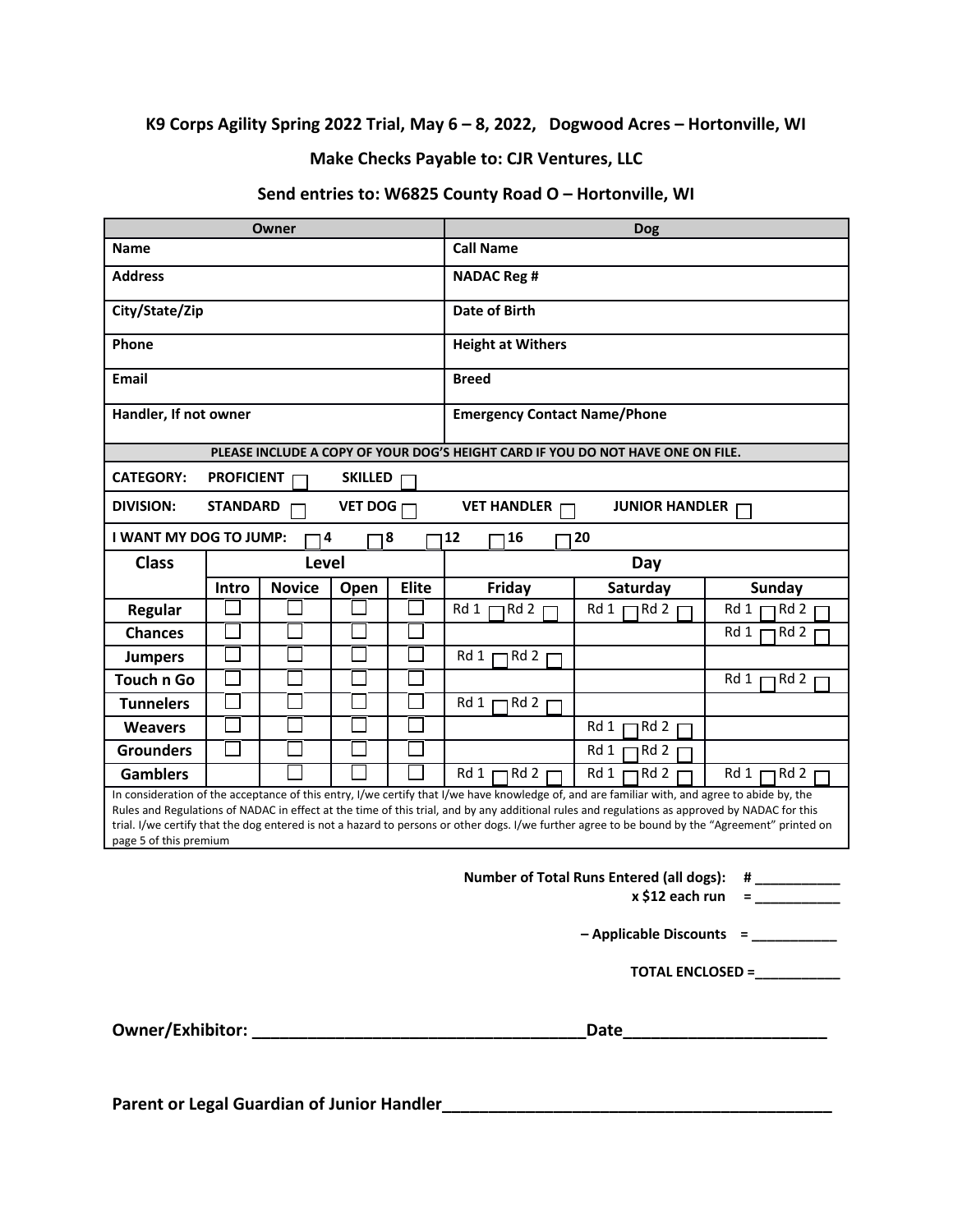#### **AGREEMENT**

The person who signs this agreement represents that he/she is authorized to enter into this agreement on behalf of both exhibitor and the owner of entered dog. In consideration of acceptance of this entry: 1.1. As used here "NADAC" means the North American Dog Agility Council, LLC., its members, officers, directors, employees, show chairs, show committees and agents.

1.2. Exhibitor/owner agree to abide by the rules and regulations of NADAC and any other rules and regulations appearing in the premium for this event.

1.3. Exhibitor/owner certify that the entered dog is not a hazard to persons, dogs or property and that the entered dog's rabies vaccination is current in accordance with the requirement of the state in which the dog resides.

1.4. Exhibitor/owner acknowledge all hazards presented by the event and the event premises, including, but not limited to, the condition of the surface, restrooms, security measures or lack of, electrical appliances, fittings, show rings, parking areas and the presence of unfamiliar animals and people; exhibitor and owner assume the risk of any harm arising from these.

1.5. Exhibitor/owner releases NADAC (including its respective officers, directors, employees, and members), **CJR Ventures, LLC d/b/a K9 Corps Agility** (including its officers, directors, members, and event organizing committee) and will defend them and hold them harmless from all present and future loss, injury, damage, claims, demands and liabilities involving the entered dog, the event or event premises. Without limiting the generality of the foregoing, hold harmless provisions, exhibitor/owner hereby specifically assumes sole responsibility for and agrees to indemnify and save the aforementioned parties harmless from any and all loss and expenses (including legal fees) by reason of the liability imposed by law upon any of the aforementioned parties for damages because of bodily injuries, including death, at any time in consequence of my (our) participation in this event, howsoever such injury or death may be caused and whether or not the same may have been caused or may have been alleged to have been caused by negligence of the aforementioned parties or any of their employees or agents or any other persons

By signing the attached Entry Form, the Exhibitor / Owner acknowledges that they understand the risk of attending a public space potentially therein risking any exposure to infectious diseases. While reasonable precautions will be taken by the show management, the Exhibitor / Owner remains responsible for their own personal protection, sanitation, and food safety. The Exhibitor / Owner further release CJR Ventures, LLC (including officers, directors, members, and event organizing committee) from any liability in relation to contracting such a disease while on the grounds or in conjunction with participation / travel to this event.

#### **You are a welcomed guest at our home as long as you are coming to have a good time!**

If you are not coming to have fun with your dog, then this is not the event for you.

K9 Corps Agility trials are relaxed and we are focused on providing an enjoyable, friendly, and supportive atmosphere for our participants. Please come prepared to have FUN with your dog, smile, and complete the stay with new friends!

If exhibitors come out to help build courses and set jump bars then the trial will run quite efficiently. If no one helps, then as workers get tired, the trial will run late and slow.

Our regular participants have established a culture of mutual respect and support for each other. We do not demean our dogs, other participants, or the training and capability of any team participating. We hope you will honor this commitment by treating others in kind.

We appreciate your help and thank you in advance for your cooperation!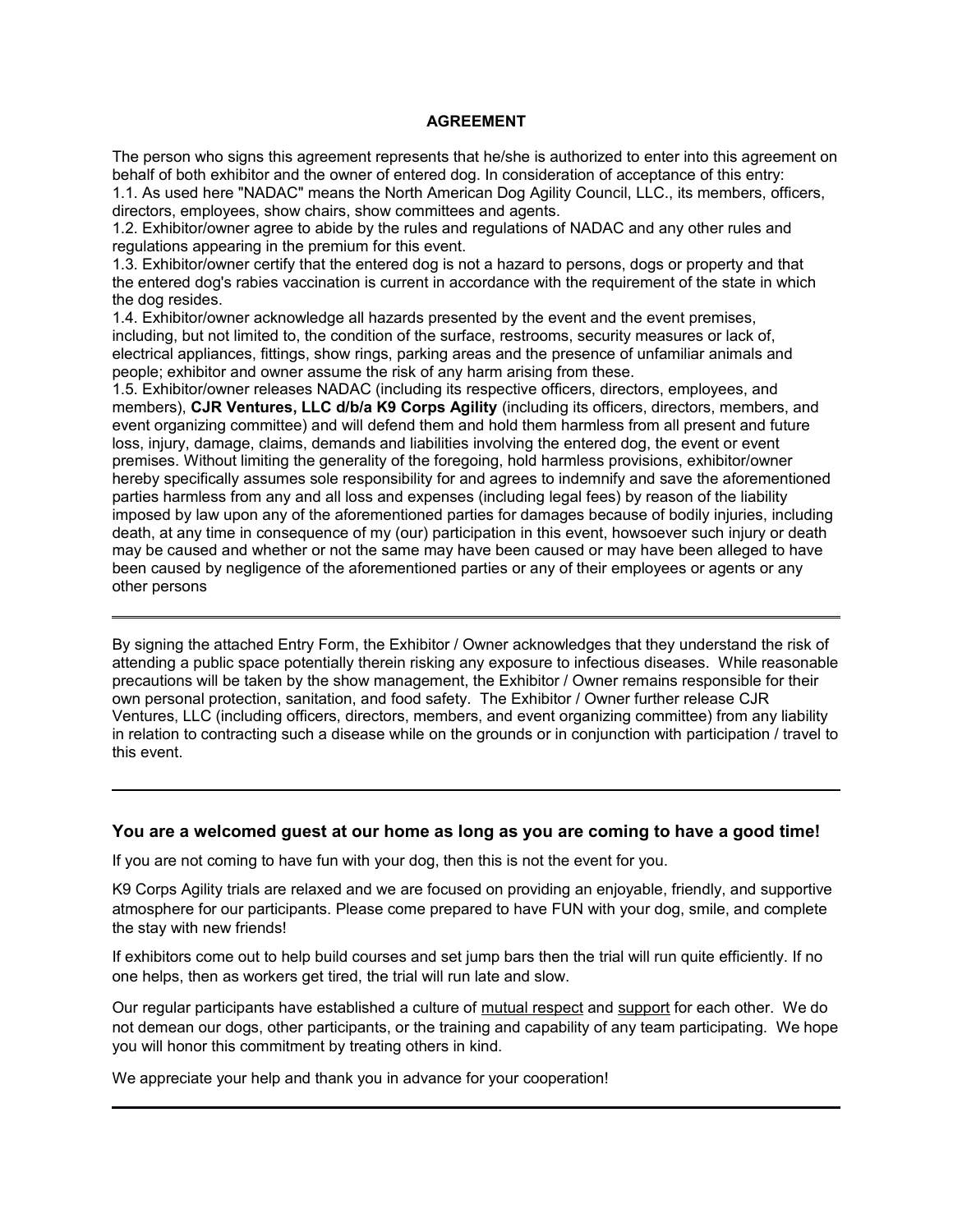# **Lodging Info and Directions:**

The best way to find us is by using the "Directions" feature of Google Maps (search for "K9 Corps Agility – Hortonville, Wisconsin" and a push pin will come up at the driveway to the trial site). Some older GPS units will not recognize the addressing system here in Outagamie County.

In general, we are located about  $\frac{1}{4}$  mile east of a roundabout at the intersection of Highway 76 and County Road O. We're North of Greenville, east of Hortonville, northwest of Appleton.

#### **FROM THE NORTHEAST OR SOUTH (Green Bay, Oshkosh, Milwaukee):**

- Take Interstate 41 to the WI Highway 15 (OO Northland Avenue) exit.
- Proceed west on WI 15 to WI Highway 76 in Greenville, then turn right.
- You will continue north to the roundabout at County O, right on O to the fourth property on your right.

#### **FROM THE NORTHWEST (Wausau, Minneapolis)**

- Take I-94 to WI Highway 29 Eastbound.
- Follow 29 East to Highway 45.
- South on 45 through the community of New London to Mill St. (WI Highway 15).
- Turn left on Mill Street and proceed southeast past the community of Hortonville and in to Greenville until you come to the traffic signal at WI Highway 76.
- Turn left at WI 76 and continue north to the roundabout at County O, right on O to the fourth property on your right.

#### **FROM THE EAST OR WEST (Manitowoc, Stevens Point)**

Take US 10 toward the Fox Cities and exit at WI Highway 76 northbound.

Follow WI 76 through Greenville and continue to the roundabout at County O, right on O to the fourth property on your right.

#### **FROM THE HOTELS IN APPLETON**

- Proceed west on College Avenue (County CA) until you reach the airport.
- Turn right on CB, then left on WI Highway 15 which is the end of the road.
- Proceed west on WI 15 to WI Highway 76 in Greenville, then turn right.
- You will continue north to the roundabout at County O, right on O to the fourth property on your right.